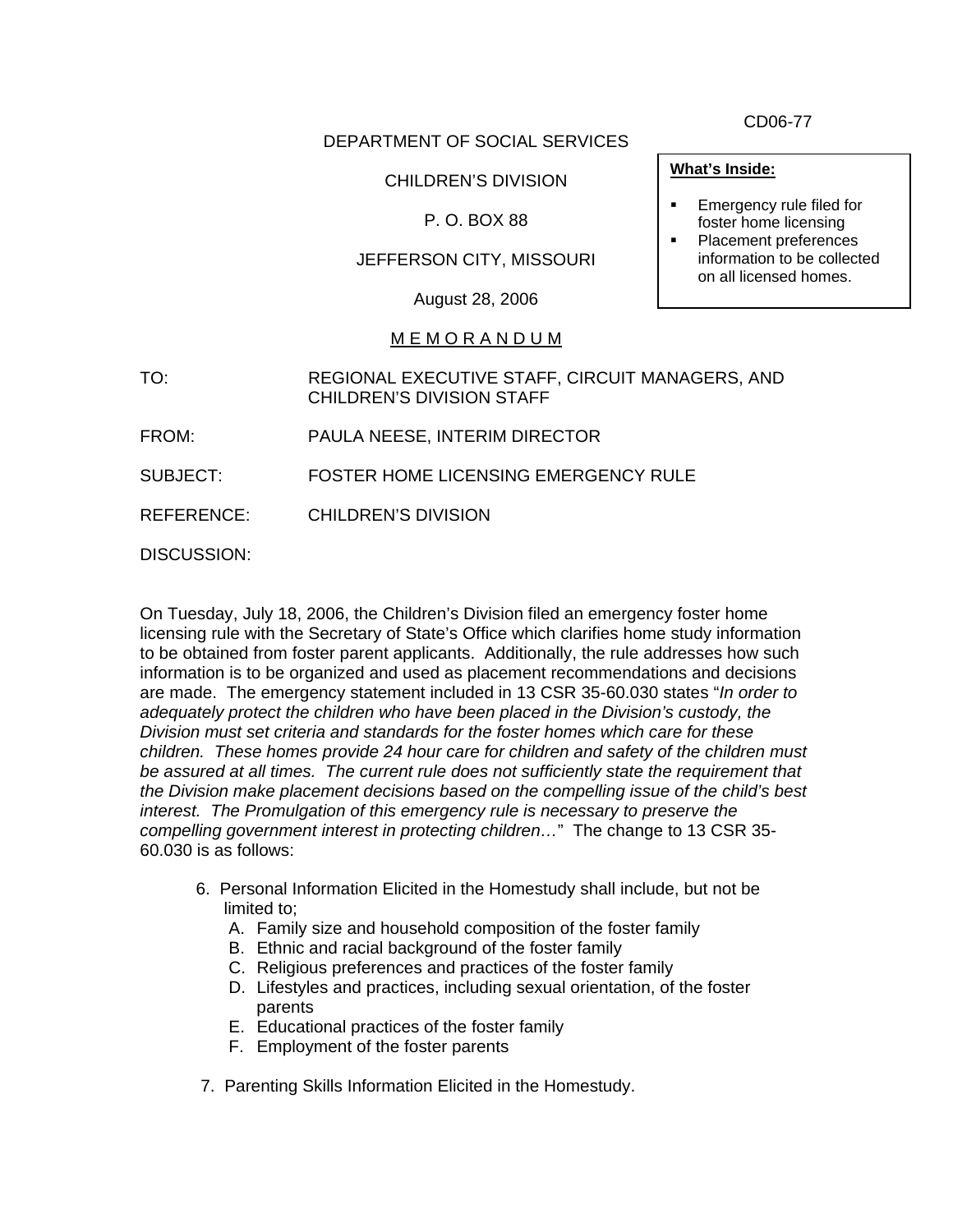- A. Foster parent structures environment so that it is safe and healthy for the child.
- B. Foster parent expresses positive feelings toward the child verbally and physically.
- C. Foster parent recognizes and responds appropriately to the child's verbal and physical expressions of needs and wants.
- D. Foster parent consistently uses appropriate techniques to discipline the child and does not use or will not use corporal punishment on any child in the custody of the Division.
- E. Foster parent guides the child toward increasing independence.
- F. Foster parent behaves in a way that recognizes the immaturity of the child.
- 8. The information gathered by the Division in the licensing study will comprise a foster home portfolio which will be available to team members when children are placed into the care of the Division, in order for placement decisions to be made in the best interests of the child based on a totality of the circumstances.

These modifications will bring the Division's practice into compliance with the court's ruling in the Lisa Johnston V. Department of Social Services case. As you know, the Division has had a long standing policy not to knowingly license individuals who declared their sexual orientation to be homosexual. The court's recent ruling prevents the Division from denying a license to any individual based solely upon their sexual orientation. As a result, the Division will license an individual or married couple who meet the criteria for licensure, regardless of sexual orientation. Only one license will be issued per household. The Division will continue its policy not to license unmarried individuals as a couple.

Staff are to accept for consideration any application for licensure. Through the assessment process, the above information should be elicited and a file with this information shall be maintained on all persons licensed to provide foster care. The information contained in the file should be available to the Family Support Team and should be utilized when matching children to appropriate foster homes.

Other changes to the Foster Home licensing rules are being proposed and these proposed changes were also filed with the Secretary of State's Office. These changes must first go through the promulgation process before becoming effective. The emergency rule will go through the same promulgation process; however, the change made in this rule becomes effective immediately upon filing. The promulgation process may take up to 6 months to complete. The proposed changes are first filed, and then the Secretary of State's office has 30 to 45 days to post the proposed changes in the Missouri Register. Once posted in the Register, the proposed changes will be available for public comment for a minimum of 30 days. Once the public comment period has ended, the Department has 90 days to act on the proposed changes. The rule changes become effective at the end of the 90 day period unless the Department does not act upon them or chooses to withdraw the proposed rule changes.

Manual and form changes in regard to the emergency rule will be forthcoming. The emergency rule was effective as August 4, 2006 and staff are expected to accept all